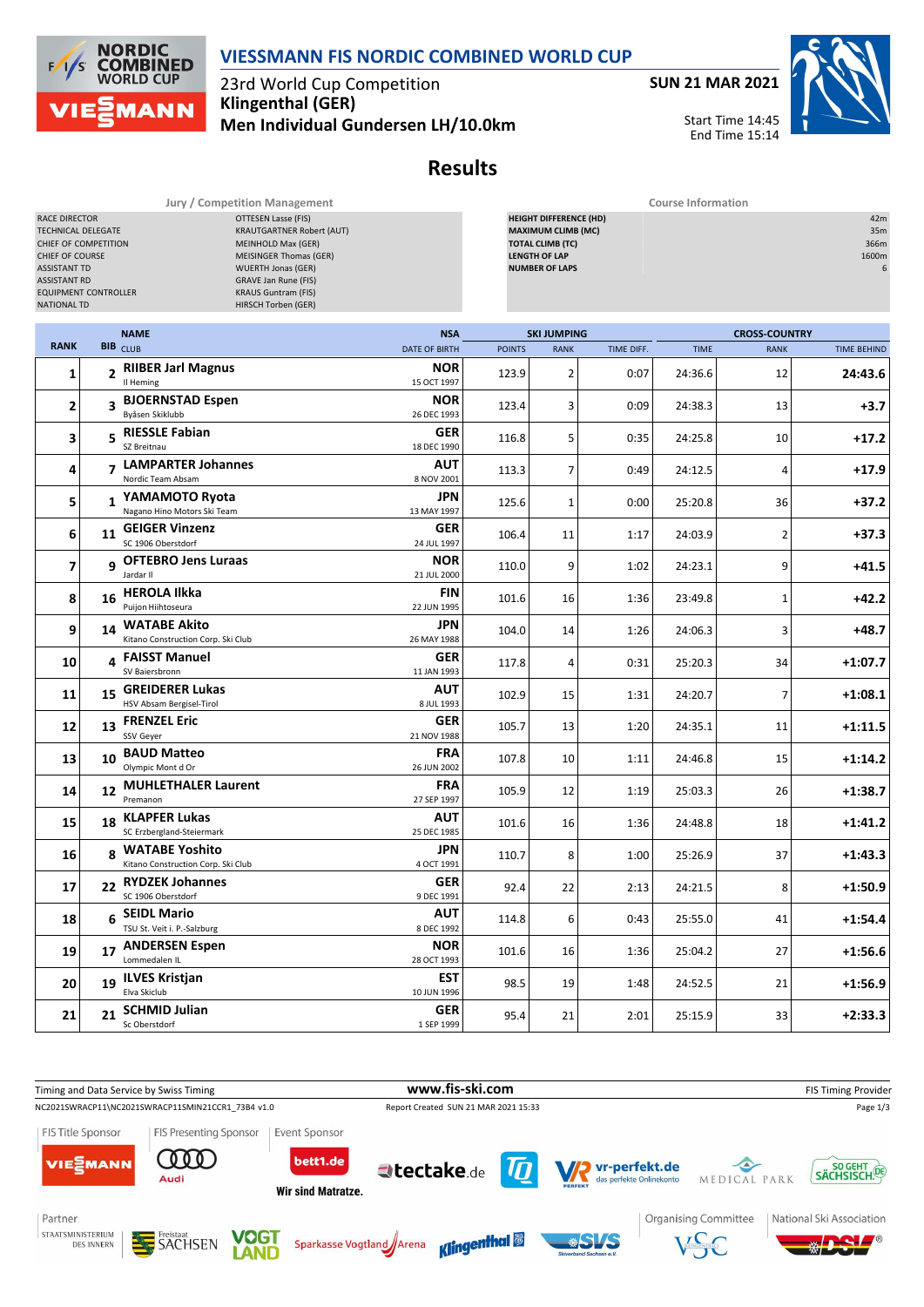



23rd World Cup Competition **Klingenthal (GER) Men Individual Gundersen LH/10.0km**



Start Time 14:45 End Time 15:14

## **Results**

|             |    | <b>NAME</b>                                                   | <b>NSA</b>                |               | <b>SKI JUMPING</b> |            |             | <b>CROSS-COUNTRY</b> |                    |
|-------------|----|---------------------------------------------------------------|---------------------------|---------------|--------------------|------------|-------------|----------------------|--------------------|
| <b>RANK</b> |    | <b>BIB</b> CLUB                                               | <b>DATE OF BIRTH</b>      | <b>POINTS</b> | <b>RANK</b>        | TIME DIFF. | <b>TIME</b> | <b>RANK</b>          | <b>TIME BEHIND</b> |
| 22          | 26 | <b>OFTEBRO Einar Luraas</b><br>Jardar II                      | <b>NOR</b><br>6 AUG 1998  | 83.9          | 26                 | 2:47       | 24:48.4     | 17                   | $+2:51.8$          |
| 23          | 27 | <b>GRAABAK Joergen</b><br>Byåsen IL                           | <b>NOR</b><br>26 APR 1991 | 83.6          | 27                 | 2:48       | 24:47.6     | 16                   | $+2:52.0$          |
| 24          |    | 25 KOSTNER Aaron<br>G.S. FIAMME ORO MOENA                     | ITA<br>8 JUL 1999         | 85.5          | 25                 | 2:40       | 24:57.8     | 23                   | $+2:54.2$          |
| 25          | 20 | <b>WEBER Terence</b><br>SSV Geyer                             | <b>GER</b><br>24 SEP 1996 | 95.6          | 20                 | 2:00       | 25:44.0     | 39                   | $+3:00.4$          |
| 26          | 28 | <b>FRITZ Martin</b><br>WSV Murau-Steiermark                   | AUT<br>24 OCT 1994        | 80.4          | 28                 | 3:01       | 24:45.4     | 14                   | $+3:02.8$          |
| 27          | 24 | <b>MACH David</b><br><b>Tsv Buchenberg</b>                    | <b>GER</b><br>14 MAY 2000 | 88.8          | 24                 | 2:27       | 25:20.7     | 35                   | $+3:04.1$          |
| 28          |    | 33 COSTA Samuel<br>G.S. FIAMME ORO MOENA                      | ITA<br>30 NOV 1992        | 70.1          | 33                 | 3:42       | 24:17.2     | 5                    | $*** +3:15.6$      |
| 29          | 29 | KIMURA Kodai<br>Chuo Univ.                                    | JPN<br>6 JUN 2001         | 78.4          | 29                 | 3:09       | 25:12.3     | 30                   | $+3:37.7$          |
| 30          | 31 | <b>JOEBSTL Thomas</b><br>SG Klagenfurt-Kaernten               | AUT<br>22 SEP 1995        | 76.0          | 31                 | 3:18       | 25:09.4     | 28                   | $+3:43.8$          |
| 31          | 39 | <b>FLETCHER Taylor</b><br>Steamboat Springs Winter Sports Clu | <b>USA</b><br>11 MAY 1990 | 62.4          | 39                 | 4:13       | 24:18.5     | 6                    | ** +3:47.9         |
| 32          | 23 | <b>BRECL Gasper</b><br>Ssk Mislinja                           | SLO<br>18 NOV 1999        | 90.8          | 23                 | 2:19       | 26:28.4     | 43                   | $+4:03.8$          |
| 33          | 32 | <b>THANNHEIMER Wendelin</b><br>Sc Oberstdorf                  | <b>GER</b><br>25 NOV 1999 | 70.5          | 32                 | 3:40       | 25:10.3     | 29                   | $*** +4:06.7$      |
| 34          | 30 | <b>VRHOVNIK Vid</b><br>Ssk Velenje                            | <b>SLO</b><br>12 JUL 1999 | 76.9          | 30                 | 3:15       | 25:50.1     | 40                   | $+4:21.5$          |
| 35          |    | 34 NAGAI Hideaki<br>Gifu Hino Motors Ski Team                 | JPN<br>5 SEP 1983         | 67.0          | 34                 | 3:54       | 25:13.7     | $= 31$               | $*** +4:24.1$      |
| 36          | 42 | <b>PORTYK Tomas</b><br>LSK Lomnice nad Popelkou               | <b>CZE</b><br>6 APR 1996  | 55.9          | 42                 | 4:39       | 24:50.0     | 19                   | $*** +4:45.4$      |
| 37          |    | 43 PAZOUT Ondrej<br>ASO Dukla Liberec                         | <b>CZE</b><br>1 JUL 1998  | 55.7          | 43                 | 4:40       | 25:13.7     | $= 31$               | $*** +5:10.1$      |
| 38          | 45 | <b>MUTRU Leevi</b><br>Lahti SC                                | <b>FIN</b><br>16 MAY 1995 | 47.5          | 45                 | 5:12       | 24:50.3     | 20                   | $*** +5:18.7$      |
| 39          | 44 | <b>RETTENEGGER Stefan</b><br>TSU St. Veit im Pongau           | AUT<br>3 FEB 2002         | 55.2          | 44                 | 4:42       | 25:40.5     | 38                   | ** +5:38.9         |
| 40          | 47 | <b>VYTRVAL Jan</b><br>ASO Dukla Liberec                       | <b>CZE</b><br>8 MAY 1998  | 42.3          | 47                 | 5:33       | 24:59.7     | 25                   | $*** +5:49.1$      |
| 41          | 48 | <b>ORTER Philipp</b><br>SV Villach-Kaernten                   | AUT<br>16 FEB 1994        | 40.9          | 48                 | 5:39       | 24:57.7     | 22                   | $*** +5:53.1$      |
| 42          |    | 41 TYRODE Mael<br>S.C les fourgs                              | <b>FRA</b><br>31 JUL 2000 | 56.7          | 41                 | 4:36       | 26:09.9     | 42                   | $*** + 6:02.3$     |
| 43          | 50 | <b>KARHUMAA Wille</b><br>Ounasyaaran Hiihtoseura              | <b>FIN</b><br>7 JUN 2000  | 37.4          | 50                 | 5:53       | 24:58.3     | 24                   | $*** + 6:07.7$     |
| 44          |    | 35 YACHI Sora<br>Waseda Univ.                                 | JPN<br>4 MAY 2000         | 66.3          | 35                 | 3:57       | LAP         | 44                   |                    |
| 45          |    | 37 MARIOTTI Domenico<br>G.S. FIAMME ORO MOENA                 | ITA<br>9 OCT 2001         | 63.8          | 37                 | 4:07       | LAP         | 45                   |                    |
| 46          |    | 49 GOOD Jasper<br>Steamboat Springs Winter Sports Clu         | <b>USA</b><br>10 MAY 1996 | 38.8          | 49                 | 5:47       | LAP         | 46                   |                    |